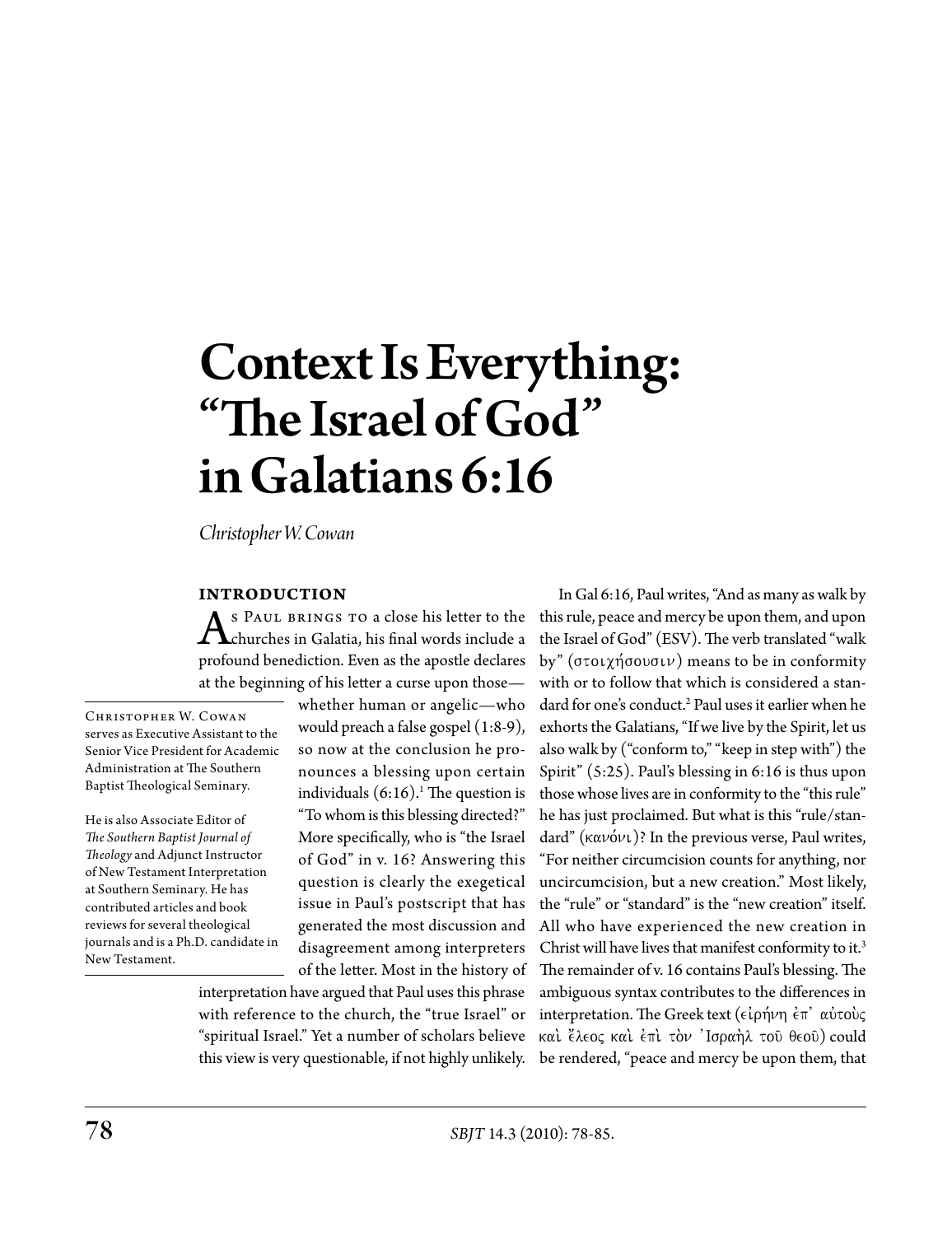is (or "namely"), upon the Israel of God," taking the Israel of God. Burton views the *kai* after "mercy" second *kai* in an explicative or epexegetical sense. In this way, the "Israel of God" would be further describing the "them" who "walk by this rule." In other words, Paul would have in mind *one* group: the church. A similar view sees the *kai* as slightly ascensive ("even")<sup>4</sup> but still denoting equivalence of the two groups.<sup>5</sup> Others, however, argue that the *kai* after "mercy" is used in an ascensive sense ("even") or copulative sense ("and"), indicating that Paul has in mind *two* groups: "peace be upon them, and mercy even (or "also") upon the Israel of God," or "peace and mercy be upon them, and upon the Israel of God." For most interpreters who translate the verse in one of these latter ways, "the Israel of God" is understood to be either believing ethnic Jews or the remnant of ethnic Jews chosen by grace who, according to Paul, will be saved in the future (see Rom 11:5, 26).

The following brief essay will consider the issues that have contributed to the competing understandings of the verse, looking first to the arguments of those who believe Paul uses "the Israel of God" to speak of ethnic Jews in some sense. I will then offer several reasons to justify the traditional interpretation and argue that Paul instead uses the phrase to refer to the church. In the context of Galatians (and the New Testament) it is best to see "the Israel of God" in Gal 6:16 as a reference to the unified people of God consisting of both Jews and Gentiles who have faith in Jesus Christ.

## **View #1: "The Israel of God" Refers to Ethnic Jews**

Ernest de Witt Burton is an important commentator who advocates seeing "the Israel of God" in Gal 6:16 as a reference to ethnic Jews. Burton believes Paul is speaking not of the whole Jewish nation but of pious Israel—"the remnant according to the election of grace (Rom 11:5)." The apostle has two groups in mind. He invokes peace on those who walk according to the principle of 6:15, and the "Israel of God" with the church. It is "very relhe proclaims mercy on those within Israel who are as yet unenlightened but who constitute the true

as slightly ascensive, thus expressing his true feelings toward his own people in light of his strong anti-judaistic argument. "It can scarcely be translated into English without overtranslating," he contends.<sup>6</sup> Against seeing both groups as referring to the Christian community, he finds the order of the words "peace" ( $\epsilon \iota \rho \eta \nu \eta$ ) and "mercy" ( $\epsilon \iota \epsilon o \varsigma$ ) to be illogical, placing cause after effect. In other NT benedictions "mercy" always precedes "peace" (1 Tim 1:2; 2 Tim 1:2; 2 John 3; Jude 2). Though he acknowledges that Paul elsewhere distinguishes between Israel according to the flesh and Israel according to election (Rom 9:6; 1 Cor 10:18) and that Paul's expressions in Rom 2:29 and Phil 3:3 could lend support to the alternative view, Burton emphasizes that there is no other instance in which Paul uses the term "Israel" except to refer to the Jewish nation.7

Probably the most influential scholar to oppose viewing "the Israel of God" as applying to the church is Peter Richardson. He contends that, from an historical perspective, the term "Israel" is explicitly applied to the church for the first time in Christian literature in A.D. 160 by Justin Martyr.8 Like Burton, Richardson also observes the illogical order of "peace" and "mercy." If one considers the word "grace" as well, one finds further evidence that Paul arranges the terms logically in prayers, blessings, and liturgical formula. When used, the formula "grace and peace" is never varied in Paul the order being based on "the logic of God's activity among men: source then benefits."9 So, rather than one group in 6:16, Richardson sees two. When Paul adds his conclusion to the letter, he wants to prevent the Galatians from moving toward "a new Christian exclusiveness and sectarianism," so he writes, "May God give peace to all who will walk according to this criterion, and mercy also to his faithful people Israel.<sup>10</sup>

S. Lewis Johnson also argues against equating evant," he emphasizes, that in Scripture "the term *Israel* is never found in the sense of the church."11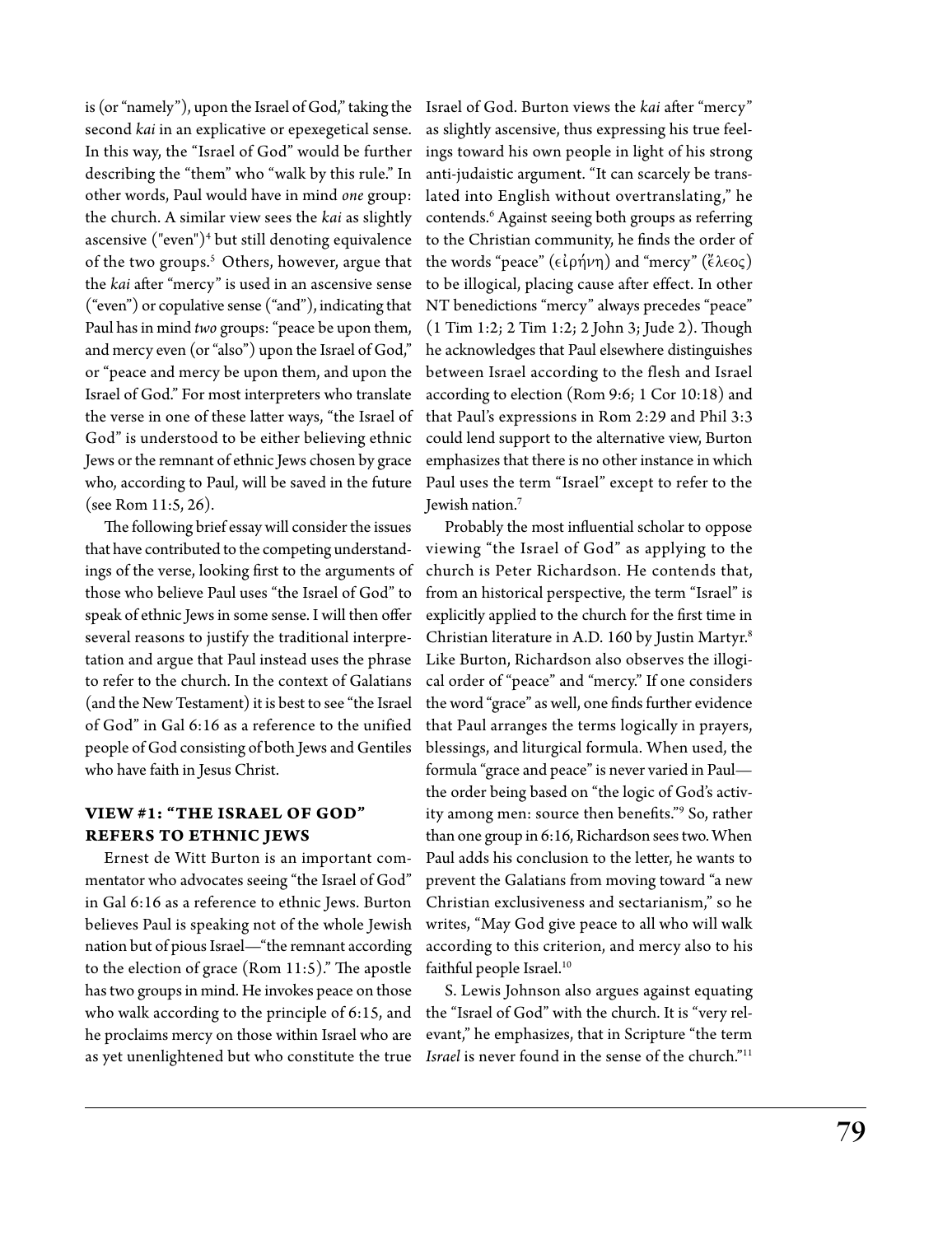Furthermore, Johnson objects to taking the *kai* that follows "mercy" in an explicative or epexegetic sense ("namely," "that is"). "In the absence of compelling exegetical and theological considerations," he insists, "we should avoid the rarer grammatical usages when the common ones make good sense."<sup>12</sup> Since the explicative or epexegetical usage of *kai* is "proportionately very infrequent" in the literature and "the common and frequent usage of *and* makes perfectly good sense in Galatians 6:16," Johnson believes the former should be rejected.13 He further argues that if Paul had wanted to identify the two groups in 6:16, "why not simply eliminate the *kai* after 'mercy?'" One could then make a solid case for "Israel of God" being in apposition to "them." According to Johnson, interpreting the *kai* in an explicative or appositional sense indicates that "dogmatic concern overcame grammatical usage."14

### **View #2: "The Israel of God" Refers to the Church**

In spite of these arguments and objections, it seems best to understand Paul as speaking of one group in 6:16 and applying the phrase "the Israel of God" to all believers, Jew and Gentile. Paul invokes peace and mercy upon all who walk in conformity to the new creation: "that is, upon the Israel of God." The church is, thus, the "true Israel" or "spiritual Israel." The following reasons are offered in support of this view.

(1) While it is certainly true that nowhere else in the New Testament do we find the *term* "Israel" being applied to the church, the *concept* is ubiquitous. I will limit my survey to the writings of Paul. The apostle frequently speaks of believers in Christ (including Gentiles) using Old Testament language that originally referred to Israel. Believers are God's "elect" or "chosen" (Rom 8:33; Eph 1:4; Col 3:12; 1 Thess 1:4) and those whom he has "called" (Rom 8:28; 1 Cor 1:24). They are "sons of God" (Rom 8:14; Gal 3:26) and "sons of Abraham" (Gal 3:7). Paul tells the Ephesians they are a "holy temple" and a "dwelling of God" (Eph 2:21-22). In contrast to the Judaizers and their false circumcision

("mutilation," Phil 3:2), Paul tells the Philippians, "*We* are the (true) circumcision" (3:3). In Romans, Paul clearly makes a distinction between ethnic and spiritual Israel. Being a Jew is not outward, nor is circumcision outward. A true Jew is one inwardly, whose heart has been circumcised by the Spirit (Rom 2:28-29). If being a (true) Jew is not about externals but the circumcision of the heart, then this would apply in a spiritual sense to Gentiles. Therefore, the objection that the term "Israel" is never used to refer to the church (except for Gal 6:16!) is not very weighty in light of the clear evidence for the concept.

(2) The context of Galatians justifies understanding "the Israel of God" as designating all believers, Jew and Gentile. While questions of syntax and grammar in Gal 6:16 must be addressed, Thomas Schreiner is right: "It is unlikely that the dispute can be resolved on the basis of grammar alone."15 The most decisive factor is the context of the epistle in which the phrase is found. Throughout the letter, Paul has argued that Gentiles need not be circumcised and practice "works of the law" to be justified, receive the Spirit, and be incorporated into the people of God (2:16; 3:2; 5:2-6). Rather, those of faith are sons of Abraham and, in Christ, receive the promised Spirit (Gal 3:7, 14). The Galatians are sons of God in Christ Jesus through faith (3:26), having received adoption as sons (4:4-7). Through their incorporation into Christ—who is the seed of Abraham (3:16)—*they* become Abraham's seed. "There is neither Jew nor Greek," for they are "all one in Christ Jesus" (3:28). Therefore, they are Abraham's offspring and heirs of the promise (3:29). The "Jerusalem above" is their mother, so they are "children of promise" just like Isaac (4:26, 28). Gentiles are not second-class citizens, but full members of God's people. As Donald Guthrie suggests, given Paul's argument in the letter, he is perhaps describing the Christian church in this way "because he wants to assure the Galatians that they will not forfeit the benefits of being part of the true Israel by refusing circumcision."16 While it is possible for one to abstract 6:16 from its con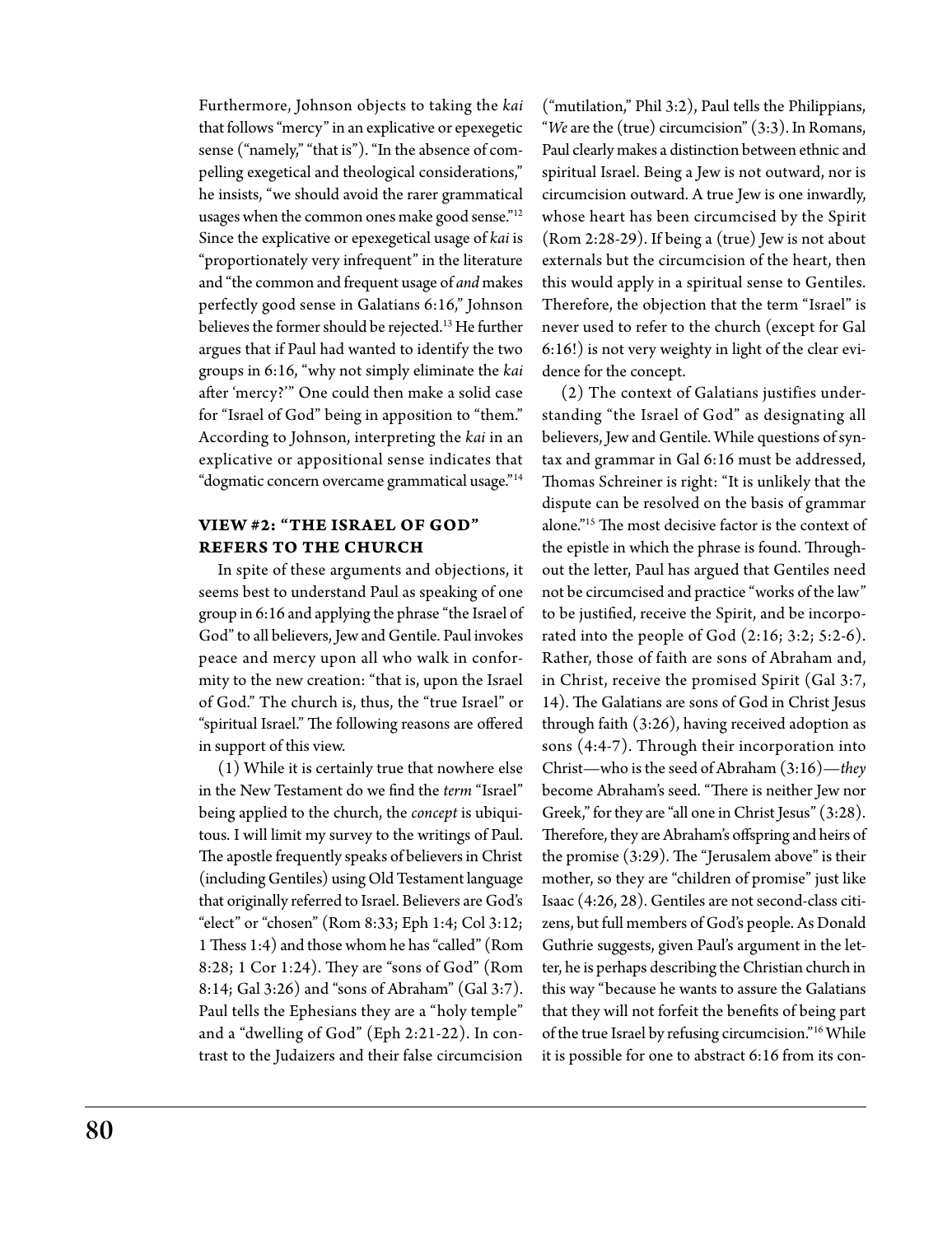text and argue that "the Israel of God" in this verse *can* refer to those who are ethnic Jews (particularly in light of Romans 9-11), it is very hard to accept this view when one has read the verse in light of the whole epistle. To make a distinction between Jews and Gentiles here at the end of the letter would appear to counteract Paul's entire preceding argument! Richard Longenecker's conclusion seems justified: "All of the views that take 'Israel of God' to refer to Jews and not Gentiles, while supportable by reference to Paul's wider usage (or nonusage) of terms and expressions, fail to take seriously enough the context of the Galatian letter itself."17

(3) Many of the interpreters who deny that Paul uses "the Israel of God" to refer to Jew and Gentile believers attempt to reconcile the verse with Paul's discussion in Romans 9-11 and his affirmation that God has not abandoned his people but that eventually "all Israel" will be saved.<sup>18</sup> However, one need not see the two passages in conflict. The fact that Paul saw a future for ethnic Israel does not mean he could not use the term for the church in a spiritual sense. Johnson acknowledges that Paul can use "Israel" to refer to those who "are truly Israel" as well as those who "are not truly Israel" (Rom 9:6).19 But if, according to Paul, what it means to be "truly Israel" has nothing to do with ethnicity, why can Paul not refer to Gentiles as part of "true Israel"? Believing that the church is the "true Israel" and that there is a future salvation for ethnic Israel are not inconsistent propositions. They would only be so if ethnic Jews became part of the people of God on a different ground than Gentiles. However, Jews do not become part of spiritual Israel on account of their race, but through faith in Christ. Acknowledging the church as the "true" or "spiritual" Israel does not mean ethnic Israel has been eliminated. Ethnic Israel continues to exist and, through faith in Jesus Christ, can be incorporated into spiritual Israel.<sup>20</sup>

(4) The infrequency of the epexegtical usage of *kai* is not sufficient evidence to deny its presence in Gal 6:16. Standard Greek grammars and lexicons attest to an epexegetic or explicative usage of

*kai* in the New Testament in general and in Paul in particular.21 Johnson believes one should avoid the rarer usages "when the common ones make good sense."22 But the fact that the *kai* in 6:16 is capable of being read with more than one meaning does not imply that we are simply to assume the more commonly attested one. The *context* is the ultimate determiner of meaning—not the frequency or infrequency of a given meaning. Examining the function of *kai* in the NT, Kermit Titrud maintains that *kai* introduces apposition much more frequently than translators and commentators realize. How does one determine if a particular usage of *kai* is appositional (i.e., epexetical, explicative)? Titrud cites the linguistic principle of "maximum redundancy"—that is, "the best meaning is the least meaning." In other words, the correct meaning is usually the one that "contributes the least new information to the total context."<sup>23</sup> Charles A. Ray Jr. subsequently applied Titrud's analysis to Gal 6:16, believing the context of the letter indicates that Paul applies "the Israel of God" to his followers.<sup>24</sup> To say that Paul intends the phrase to mean all believers, Jew and Gentile, is consistent with the letter and adds the least new information to the context.<sup>25</sup> Therefore, an appositional or epexegtical usage of *kai* in 6:16 seems quite defensible.<sup>26</sup>

(5) Regarding the alleged "illogical order" of the words "peace and mercy" in Paul's postscript, the following should be noted. The New Testament benedictions that Burton compares to Gal 6:16 (1 Tim 1:2; 2 Tim 1:2; 2 John 3; Jude 2) are all part of the introductions of letters—not conclusions. Furthermore, each of these introductory formulas is actually threefold. The first three also include the word "grace"  $(\chi \acute{\alpha} \rho$ ις), and Jude 2 includes "love"  $(\alpha \gamma \alpha \pi \eta)$ . So they are not exactly parallel to Gal 6:16. The unique construction of Paul's benediction here and the unique combination of "peace and mercy" would appear to argue against its being a formulaic benediction.<sup>27</sup>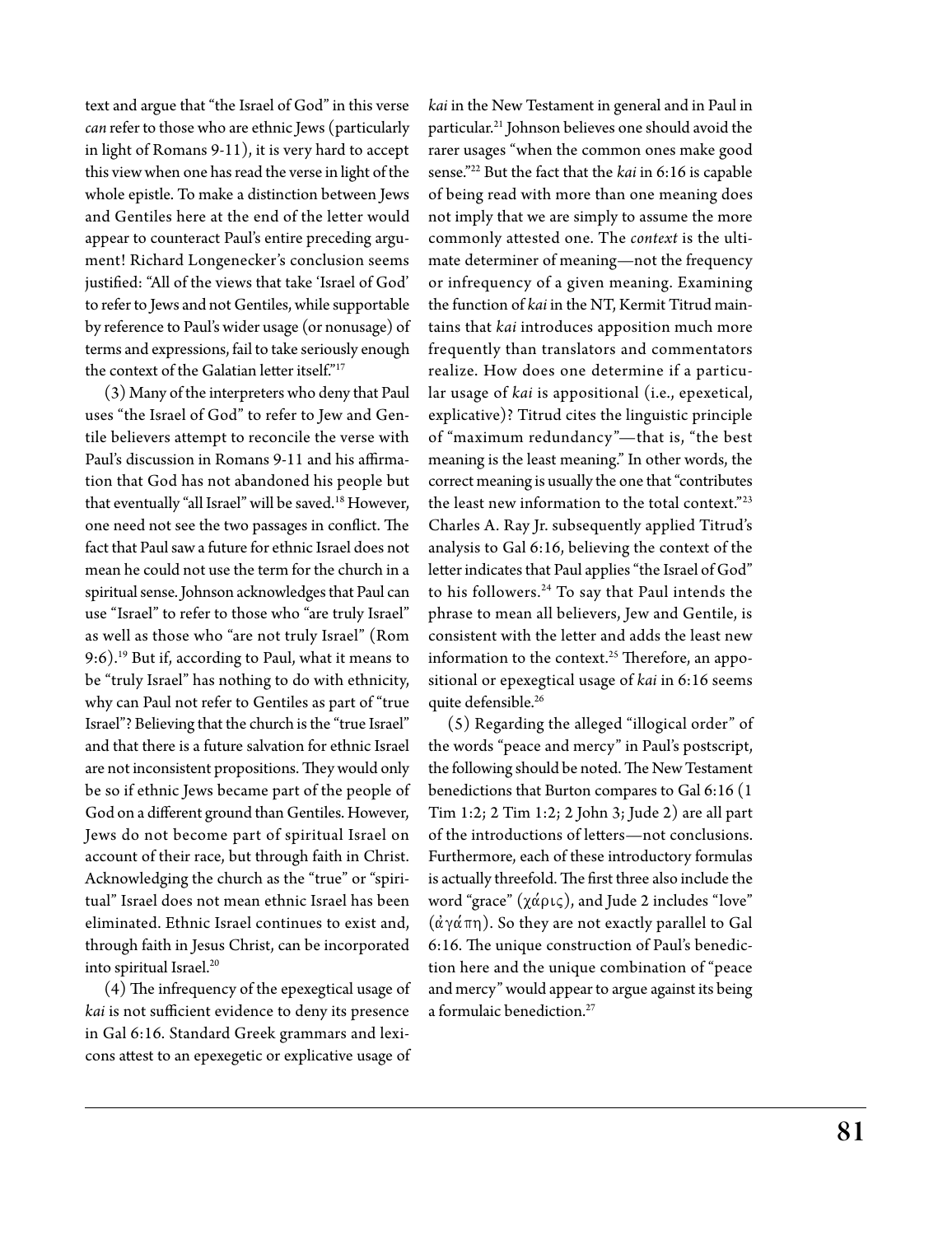#### **CONCLUSION**

For these reasons, it seems best to understand Paul as invoking peace and mercy upon the church in Gal 6:16 and using the expression "the Israel of God" to describe the unified people of God. As the saying goes, "context is everything," and context is the decisive factor in understanding Paul's meaning here. Having contended for the unity of Jews and Gentiles in Christ throughout his letter, now at the conclusion Paul identifies the church, those who conform to the new creation in Christ, as the *true* Israel.

#### **ENDNOTES**

- 1 Brian Vickers notes the parallel between the curse and the blessing in "Who Is the 'Israel of God' (Galatians 6:16)?" *Eusebia* 6 (Spring 2006): 5.
- 2 See Walter Bauer, *A Greek English Lexicon of the New Testament and Other Early Christian Literature* (ed. Frederick W. Danker; 3rd ed.; Chicago: University of Chicago, 2000), "στοιχέω" (hereafter, BDAG).
- 3 So Frank J. Matera, *Galatians* (Sacra Pagina; Collegeville, MN: The Liturgical Press, 1992), 226; J. Louis Martyn, *Galatians* (Anchor Bible; New York: Doubleday, 1997), 567. Two interesting parallels to Gal 6:15-one of which occurs in the same letterappear in Paul: "For in Christ Jesus, neither is circumcision anything nor uncircumcision, but faith working through love" (5:6) and "Circumcision is nothing and uncircumcision is nothing, but keeping the commandments of God" (1 Cor 7:19). While each statement affirms the irrelevancy of circumcision and uncircumcision, Paul provides three different declarations of what really matters: "faith working through love" (Gal 5:6), "a new creation" (6:15), and "keeping the commandments of God" (1 Cor 7:19). Those who are "in Christ," and thus a part of the "new creation" (Gal 6:15), have received the eschatological gift of the Spirit (3:14). After telling the Galatians that what matters in Christ is not circumcision or uncircumcision but "faith working through love" (5:6), Paul exhorts them to serve one another in love and so fulfill the law: "You shall love your neighbor as yourself"  $(5:13-14)$ . But this is only possible for those who walk by the Spirit

(5:16). Likewise, for Paul, "keeping the commandments of God" (1 Cor 7:19) refers to "the moral norms of the law, which believers are enabled to keep by the power of the Holy Spirit" (Thomas R. Schreiner, *The Law and Its Fulfillment: A Pauline Theology of Law*  [Grand Rapids: Baker, 1993], 171). Therefore, Paul's language of "new creation" in Galatians 6:15 not only testifies to an objective renewal of creation in Christ, but also, because of these parallel texts, should be understood as pointing to the subjective aspect of that renewal. The new creation manifests itself in loving behavior toward one's neighbor, which fulfills the law (5:14, cf. 6:2). This is the very opposite of the behavior of the Judaizers who wanted to force circumcision on the Galatians so that they could boast in their flesh and avoid persecution for the cross of Christ (Gal 6:12-13).

4 Daniel B. Wallace defines an ascensive conjunction as expressing "a *final addition* or *point of focus*. It is often translated *even*. This classification is usually determined by the context" (*Greek Grammar Beyond the Basics* [Grand Rapids: Zondervan, 1996], 670, emphasis in original).

5 Some who hold this latter view affirm that both groups refer to the church but argue that "those who walk by this rule" refers to the Galatian Christians while "the Israel of God" refers to all Christians (see, e.g., Matera, *Galatians*, 232; Andreas J. Köstenberger, "The Identity of the I $\Sigma$ PHA TOY  $\Theta$ EOY [Israel of God] in Galatians 6:16," *Faith and Mission* 19, no. 1 [Fall 2001]: 13). However, since these two views are in essential agreement (i.e., both believe "the Israel of God" is a reference to Christians, both Jew and Gentile), there is no need to argue for one over the other here.

6 Ernest de Witt Burton, *Galatians* (International Critical Commentary; Edinburgh: T. & T. Clark, 1921), 358.

7 Ibid., 357-58. Other interpreters who, similar to Burton, identify "the Israel of God" with Paul's "all Israel" of Rom 11:26 include Peter Richardson, *Israel in the Apostolic Church* (Cambridge: Cambridge University, 1969), 82-84; F. F. Bruce, *Galatians* (New International Greek Testament Commentary; Grand Rapids: Eerdmans, 1982), 275; S. Lewis Johnson, Jr., "Paul and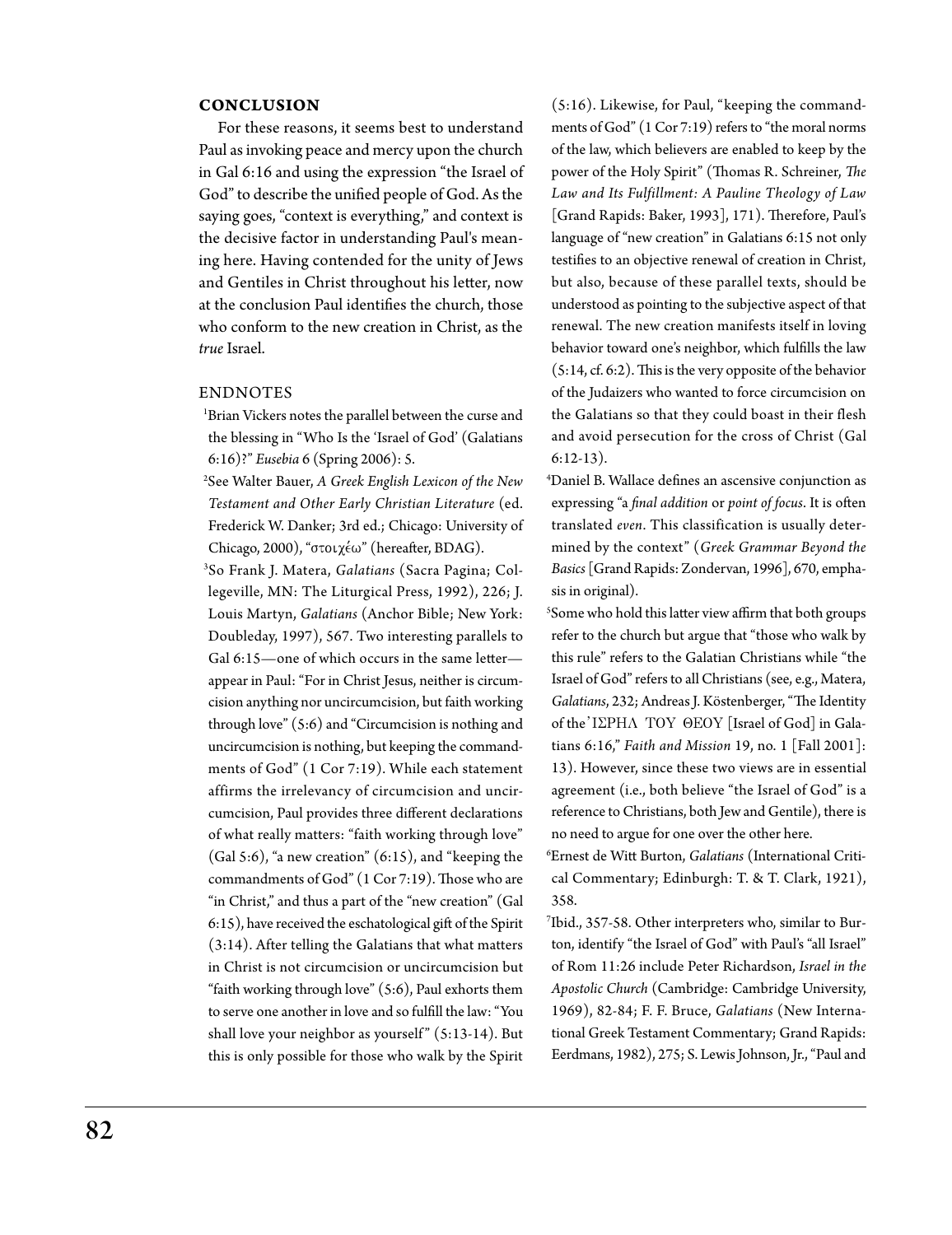'Israel of God': An Exegetical and Eschatological Case-Study," in *Essays in Honor of J. Dwight Pentecost* (ed. Stanley D. Toussaint and Charles H. Dyer; Chicago: Moody, 1986), 192-94.

 Hans Dieter Betz, on the other hand, claims Paul has in mind believing Jews: "Paul extends the blessing beyond the Galatian Paulinists to those Jewish Christians who approve of his  $\kappa \alpha \nu \omega' \nu$  ("rule") in v. 15" (*Galatians: A Commentary on Paul's Letter to the Churches in Galatia* [Philadelphia: Fortress, 1979], 323). D. W. B. Robinson insists that the "Israel of God" refers only to Jewish believers and not Gentile believers (see his "The Distinction Between Jewish and Gentile Believers in Galatians," *Australian Biblical Review* 13 [1965]: 29-48). This is consistent with his contention that Paul distinguishes between the two groups *throughout his letter*. He bases his view on his interpretation of Paul's relationship to Jerusalem (Galatians 2) and largely on the assumption that Paul frequently uses different pronouns to refer to Jews ("we") and Gentiles ("you"). However, such a position that sees a distinction in referent by virtue of the pronoun used seems extremely difficult to maintain with consistency and coherency throughout the epistle. Moreover, it is hard to believe the Galatians could have understood Paul's argument without more explicit references (i.e., "we *Jews*," "you *Gentiles*").

8 Richardson, *Israel in the Apostolic Church*, 9. In *Dialogue with Trypho* 11.5, Justin Martyr writes, "For the true spiritual Israel and descendants of Judah, Jacob, Isaac, and Abraham ... are we who have been led to God through this crucified Christ" (in *Ante-Nicene Fathers* [vol. 1; ed. Alexander Roberts and James Donaldson; New York: Scribner's Sons, 1899], 200).

9 Richardson, *Israel in the Apostolic Church*, 76-77. Richardson claims that the LXX displays the same pattern concerning usage of the words. The only exception to this pattern ("mercy and peace") is found in later Jewish tradition in a benediction of the *Shemoneh Esreh*, which reads, "Bestow peace, happiness, and blessing, grace, loving-kindness, and mercy upon us and upon all Israel your people." Here "peace" and "mercy," as in Galatians, are found in reverse order (ibid., 77-79). While some have pointed to this text as evidence that the terms can be reversed (See, e.g., Richard N. Longenecker, *Galatians* [Word Biblical Commentary; Nasville: Thomas Nelson, 1990], 298), Richardson notes the references in the benediction to two groups, "us" (the present worshippers) and "all Israel" (the Jewish community wherever it may be). He believes the similarity with Galatians makes it plausible that Paul is dependent upon or unconsciously alluding to the *Shemoneh Esreh*; however, Paul gives the benediction an ironic twist. While the former speaks of "us" and "them" (where "them" is an extension of "us"), Paul speaks of "us" and "them," where the latter refers to those who should be part of "us," but who are not yet. Richardson identifies this second group as those Israelites to whom God will grant mercy in the future, those who will receive Christ (*Israel in the Apostolic Church*, 79, 81-82).

 G. K. Beale, however, emphasizes the difficulty in attempting to argue that the language of the *Shemoneh Esreh* "existed in an earlier form as far back as the first century"—thus enabling Paul to be dependent on its benediction. The Palestinian recension (approx. A.D. 70-100) omits half of the benediction's wording, which is found in the later Babylonian recension—including the word "mercy" ("Peace and Mercy Upon the Israel of God: The Old Testament Background of Galatians 6,16b," *Biblica* 80 (1999): 208).

10Richardson, *Israel in the Apostolic Church*, 84. Regarding his paraphrase, Richardson adds, "It is difficult to get exactly the right sense in English: 'also' is not quite right, but 'even' is too strong" (84, n. 2).

<sup>11</sup>Johnson, "Paul and 'Israel of God'," 190.

<sup>12</sup>Ibid, 187

13Ibid., 188.

14Ibid. As with this statement, Johnson's comments throughout his article seem greatly overstated. He claims the interpretation of "the Israel of God" as the church is asserted "in spite of a mass of evidence to the contrary" (182). He says it is the "least likely view among several alternatives" (182), the bases of its interpretation "are few and feeble" (184), and it "totters on a tenuous foundation" (195). On the other hand, there is "overwhelming support" for a more limited interpretation (his) (182).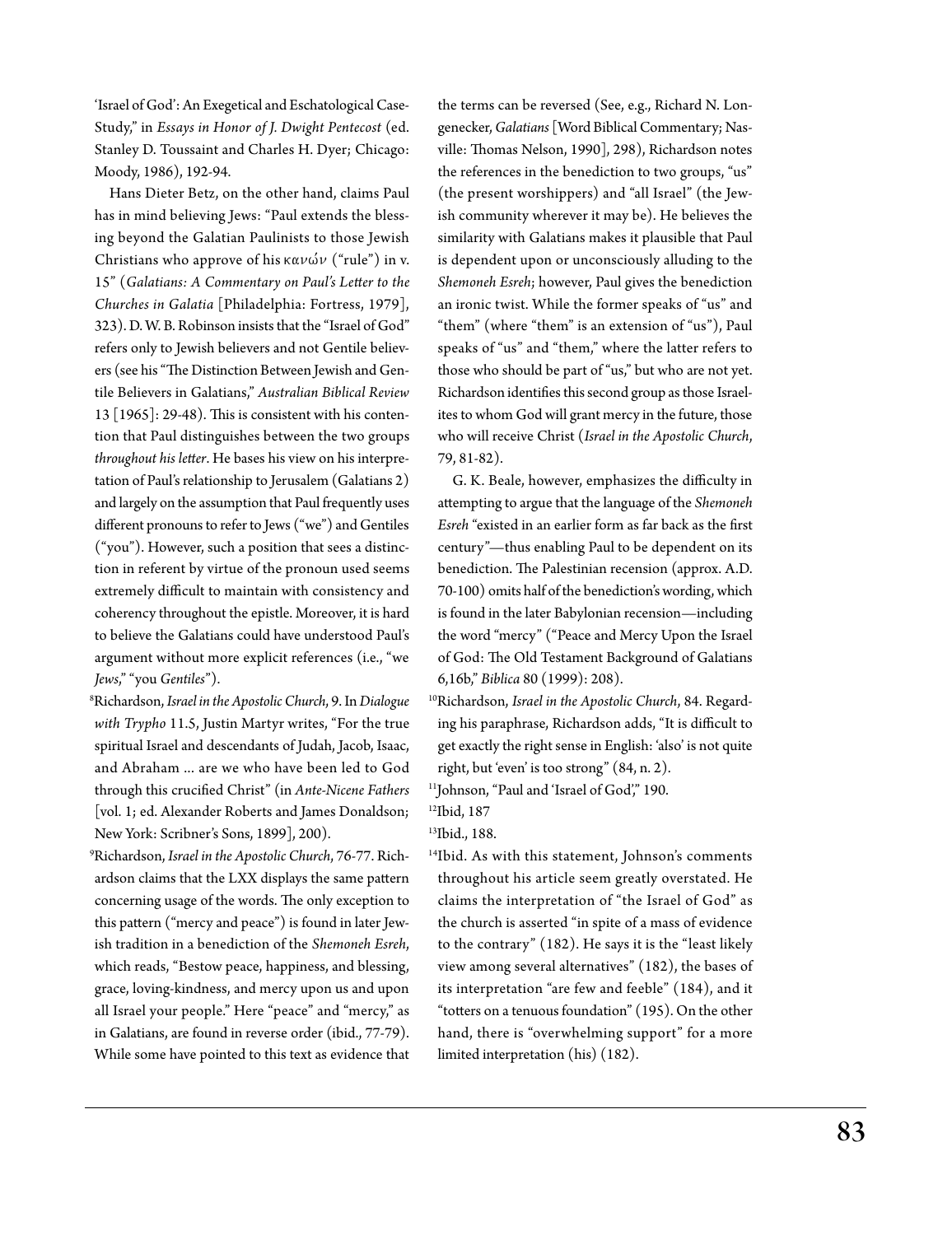- 15Thomas R. Schreiner, *Galatians* (Zondervan Exegetical Commentary on the New Testament; Grand Rapids: Zondervan, forthcoming 2010).
- 16Donald Guthrie, *Galatians* (New Century Bible Commentary; Grand Rapids: Eerdmans, 1973), 152.
- 17Longenecker, *Galatians*, 298. Note the similar comments from others: "It is difficult to believe … that in a letter where Paul has been breaking down the distinctions that separate Jewish and Gentile Christians and stressing the equality of both groups, that he in the closing would give a peace benediction addressed to believing Jews as a separate group within the church" ( Jeffrey A. D. Weima, "Gal. 6:11-18: A Hermeneutical Key to the Galatian Letter," *Calvin Theological Journal*  28 [1993]: 104). "Against this backdrop [of the letter], taking 'Israel of God' as a reference to ethnic Jews throws Paul's entire argument up to that point into confusion" (Vickers, "Who Is the 'Israel of God'," 8).
- 18W. S. Campbell confesses, "Our approach to Galatians 6:16 has naturally been coloured by the meaning of 'Israel' in Romans 9-11" ("Christianity and Judaism: Continuity and Discontinuity," *Christian Jewish Relations* 18 [1985]: 10).
- <sup>19</sup>Johnson, "Israel of God," 189.
- 20Thomas R. Schreiner, "The Church as the New Israel and the Future of Ethnic Israel in Paul," *Studia Biblica et Theologica* 13 (1983): 37. Vickers writes, "This interpretation does not spell the end of ethnic Judaism any more than saying 'no male nor female' [Gal 3:28] means there are no longer distinctions between the sexes" ("Who Is the 'Israel of God'," 8).
- <sup>21</sup>See BDAG, "καί" (1c); F. Blass and A. Debrunner, A *Greek Grammar of the New Testament and Other Early Christian Literature* (trans. and rev. Robert W. Funk; Chicago: University of Chicago, 1961), §442 (9); Nigel Turner, *Syntax*, vol. 3 of *A Grammar of New Testament Greek*, James Hope Moulton (Edinburgh: T. & T. Clark, 1963), 335; G. B. Winer, *A Treatise on the Grammar of New Testament Greek Regarded as a Sure Basis for New Testament Exegesis* (trans. W. F. Moulton; Edinburgh: T. & T. Clark, 1882) 545-46 (citing Gal 6:16); and Maximilian Zerwick, *Biblical Greek: Illustrated by Examples* (trans from 4<sup>th</sup> Latin ed. Joseph Smith; Rome, 1963), 154 (citing Gal 6:16, though

with a question mark).

22Johnson, "Israel of God," 187.

- <sup>23</sup>Kermit Titrud, "The Function of  $\kappa\alpha'$  in the Greek New Testament and an Application to 2 Peter," in *Linguistics and New Testament Interpretation: Essays on Discourse Analysis* (ed. David Alan Black; Nashville: Broadman, 1992), 247-48. He concludes, "[W]e have ... posited that there is an element of  $\kappa \alpha'$  that is unlike 'and,' namely that it regularly introduces apposition, and that this ... is often missed by exegetes....  $[W]$ e have maintained in light of the rule of maximum redundancy that if apposition is a viable option among constituents of propositions conjoined by  $\kappa \alpha'$ , it should be highly considered" (255).
- 24See Charles A. Ray, Jr., "The Identity of the 'Israel of God'," *The Theological Educator* 50 (1994): 105-14. Linguist Martin Joos first suggested the "rule of maximal redundancy" to address the problem of *hapax legomena*. However, according to Moisés Silva, "the principle is readily applicable to polysemy [a word with more than one meaning]" (*Biblical Words and their Meaning: An Introduction to Lexical Semantics* [rev. ed.; Grand Rapids: Zondervan, 1994], 155).
- 25As Betz rightly notes, the expression "Israel of God" is redundant: "it makes no sense to speak of an Israel which is not 'of God.' Yet such an expression does make sense as a critical distinction between a 'true' and a 'false' Israel" (*Galatians*, 323). But for Paul to use the phrase to refer exclusively to *Jewish* believers (as Betz contends) who are the "true" Israel would seem to introduce new material into the context that would not be readily apparent to his readers—who have not read Romans 9-11!
- $^{26}$ Johnson's contention ("Paul and 'Israel of God'," 190) that a solid case for apposition could be made if Paul had eliminated the *kai* does not seem valid. The elimination of the *kai* after "mercy" need not necessarily render the phrase "peace and mercy be upon them, upon the Israel of God." After all, advocates of view #1 like Burton (*Galatians*, 358) understand the *kai before* "mercy" to connect the two groups. Thus, the phrase could read, "peace be upon them, and mercy upon the Israel of God" (ibid., 357), which would still permit one to argue for two distinct groups.